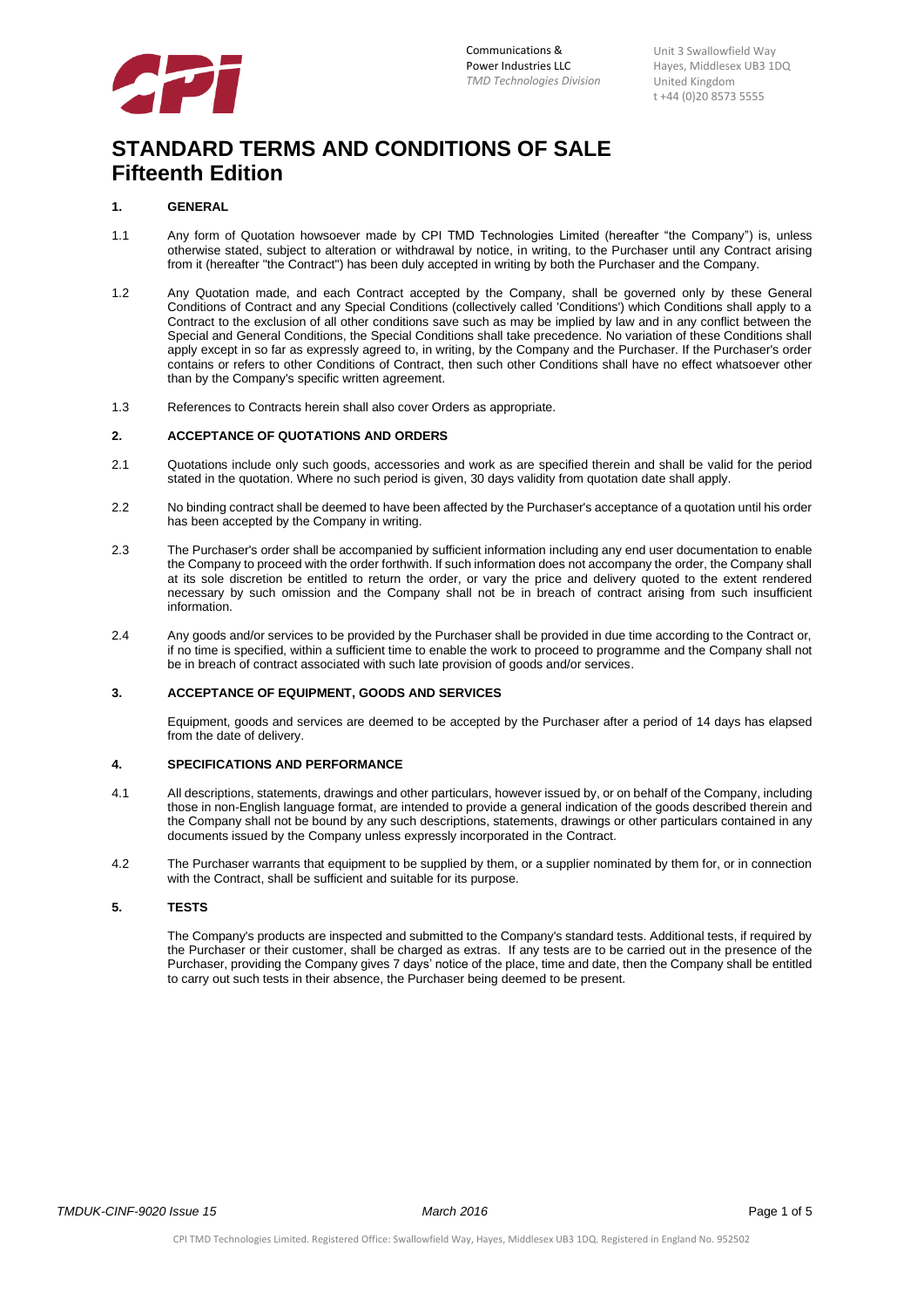

### **6. SERVICES**

Where any part of the contract work is to be carried out on premises occupied or controlled by the Purchaser, the Purchaser shall provide at their cost, and ensure the availability and readiness of, all means of access to the site and equipment, labour, lifting gear, temporary platforms, piping and trucking, electrical and other power, and all other additional services required for the prompt execution of the contract work. Additionally, the Purchaser shall ensure that the Company, its employees, agents and sub-contractors are provided with a safe working environment which is at all times in accordance with the provisions of the applicable legislation as amended, and are advised of any specific rules applying to the site and any equipment to be used. The Purchaser shall indemnify the Company against any liability costs loss or damage incurred by the Company due to or arising from a breach of this condition.

# **7. DELIVERY**

- 7.1 Any time stipulated for delivery shall not be of the essence of the Contract. Times quoted for dispatch or completion represent best estimates only and are not binding on the Company. The Company will however make every reasonable endeavour to meet delivery times.
- 7.2 The risk in goods which are the subject of any Order shall pass on delivery or, in the case of delivery by instalments, on delivery of each instalment, but the property in such goods shall not pass until the full purchase price thereof, including any interest due, value added tax, charges for packaging, storage and carriage or any other amount payable by the Purchaser hereunder, shall have been paid to the Company.
- 7.3 If delivery is ex-works, the Customer shall collect the goods within 7 days of receipt of notification that they are ready for dispatch and, in default, the Customer shall be charged and shall pay on demand, by way of addition to the Contract Price, such reasonable storage charges as the Company may determine.
- 7.4 Times for dispatch and completion shall be extended by the requisite periods if delay is caused by, or due to, any cause or event beyond the control of the Company. No damages will be paid by the Company arising from late delivery.

#### **8. RISK**

The risk in goods which are the subject of any Order shall pass on delivery or, in the case of delivery by instalments, on delivery of each instalment, but the property in such goods shall not pass until the full purchase price thereof, including but not limited to any interest due, value added tax, charges for packaging, storage and carriage or any other amount payable by the Purchaser hereunder, shall have been paid to the Company.

#### **9. EXPORT ORDERS**

- 9.1. Unless otherwise agreed, delivery shall be FCA CPI TMD (INCOTERMS<sup>®</sup> 2010) by the carrier or freight forwarder stipulated or agreed in the Order or Contract. If no such stipulation, or agreement has been made, the Company's selected choice of carrier or freight forwarder will be used. The responsibility of the Company shall cease immediately the goods are received by the carrier or freight forwarder.
- 9.2 The Company shall not be required to give notice relating to insurance mentioned in Section 32(3) of the Consumer Rights Act, 2015.
- 9.3 The Purchaser shall obtain all necessary Import Licences and shall indemnify the Company against any loss incurred in respect of goods shipped or landed without valid Import Licences.
- 9.4 Delivery is subject to any necessary Export Licences being granted, and the Purchaser shall afford the Company every assistance in obtaining such licences. The Company accepts no liability arising from delay or failure in the granting of such Licences.
- 9.5 Delivery times stated for export orders are from the time a valid Export Licence is obtained by the Company. When goods are ordered for export from a Purchaser's U.K. address or by their U.K. agent, then the Purchaser or their agent shall be responsible for obtaining the said Export Licences.
- 9.6 The Customer is responsible for complying with applicable UK export regulations, International Traffic in Arms Regulations (ITAR) and Export Administrative Regulations (EAR).

# **10. LIFE AND SUITABILITY**

Unless specifically agreed otherwise, no condition is made or to be implied, nor is any warranty given or to be implied, as to the life or wear of the goods supplied, or that such goods shall be suitable for any particular purpose or for use under any specific conditions, notwithstanding that such purpose or conditions be known or made known to the Company. The Company accepts no responsibility for the failure of any of its products which are subjected to testing on the Purchaser's unproved equipment.

#### **11. SHORTAGE OF DELIVERY, NON-DELIVERY OF GOODS AND DAMAGE**

No claim of damage to, or shortage of delivery, or non-delivery of, goods shall be entertained unless, in the case of damage or shortage of delivery, a separate notice in writing is given to the carrier concerned and to the Company within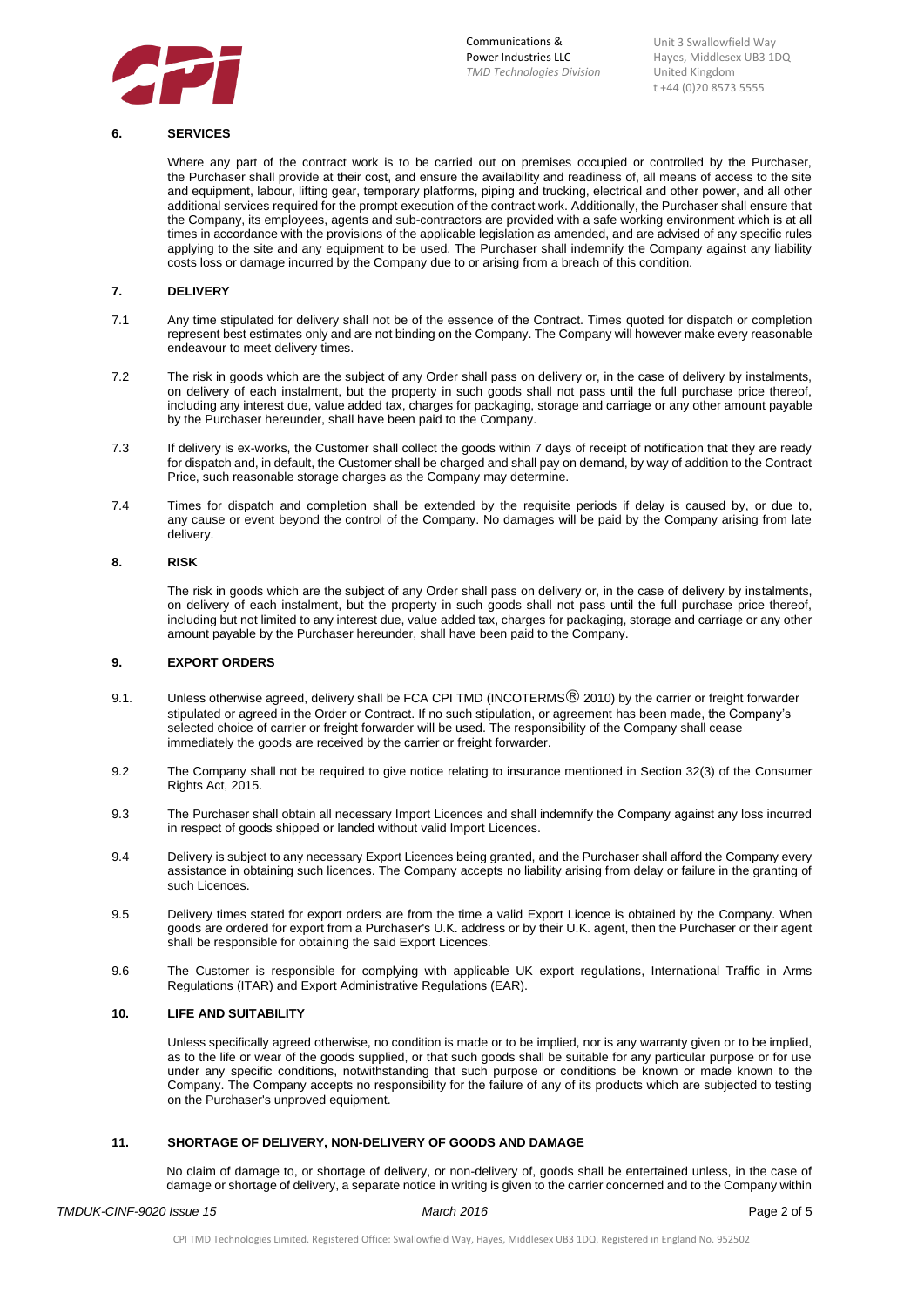

three working days of the receipt of goods, followed by a complete claim in writing within seven days of receipt of the goods; in the case of non-delivery, notice in writing is given to the carrier concerned and to the Company and a complete claim in writing made within fourteen days of the date of consignment.

Where goods are accepted from the carrier without being checked, the delivery book of the carrier must be signed "not examined". In respect of damage to goods, the Company's liability shall be limited to the replacement or repair of the goods within a reasonable time.

#### **12. TERMS OF PAYMENT**

- 12.1 Home Orders Payment is due 30 days from date of invoice.
- 12.2 Export Orders Unless otherwise agreed, Irrevocable confirmed letter of credit established in Sterling at a London bank, all costs to be paid by Purchaser, providing for payment at sight upon presentation of shipping documents. The opening of such letter of credit shall be a condition precedent to the Company's obligations under this Contract.
- 12.3 The Company reserves the right to claim interest and costs on overdue debt in accordance with current legislation

#### **13. VALUE ADDED TAX**

Prices stated in the Quotation are exclusive of current UK Value Added Tax, and current UK Value Added Tax shall if applicable be added to invoices at the appropriate rate.

# **14. PRICES**

14.1 Prices refer only to such Equipment and Services as are specified in the Contract. They shall not be varied except as expressly provided in the Contract.

Import Duty shall be included in the prices for the equipment and services and can only be excluded when the Company receives written evidence that the Contract is Duty Free.

14.2 Should the Purchaser request, and the Company agree to, any variation to the Equipment, or of the Services the subject of the Contract, or to the terms and conditions subject to which the Equipment shall be supplied, or the Services shall be performed by the Company which may involve extra cost to the Company, or should the Company incur extra cost owing to suspension of the work by the Purchaser's instructions or lack of instructions or for any other cause for which the Company is not responsible, such extra cost may be charged by the Company and, if so charged, shall be paid for by the Purchaser.

#### **15. DELAY AND SUSPENSION**

In the event of the Purchaser's order being delayed, or work thereon being suspended at the Purchaser's instructions, or due to lack of instructions from the Purchaser, the Purchaser shall indemnify the Company against all loss, damage, cost, penalty or expense of whatever kind and howsoever arising directly from such delay or suspension.

#### **16. FORCE MAJEURE**

- 16.1 The Company shall not be liable for any delay in performance hereunder due to any reason whatsoever beyond the control of the Company and also, but without thereby limiting the generality of the foregoing war, invasion, act of foreign enemy, hostilities (whether war is declared or not), embargoes, acts of God, natural disasters, acts of government or equivalent authority, civil war, rebellion, civil strife, terrorism, strikes and/or industrial disputes. Performance of the Contract shall be deemed suspended during such delay and the time for completion shall be extended for a period corresponding to the effects of such delay.
- 16.2 The Company shall discuss with the Purchaser ways of completing performance of the Contract, and if the Contract becomes impossible to perform due to any of the events set out in Clause 16.1 above, the Company may terminate the Contract and in this event the Purchaser shall pay to the Company such portion of the Contract Price as is proportionate to the work done by the Company in, or towards, performance of the Contract, up to the date of such cancellation.

# **17. LIABILITY**

- 17.1 If the Company, its agents or subcontractors are on site as provided in Clause 6, the Company shall indemnify the Purchaser in respect of any claim made against the Purchaser arising from work executed by the Company, its agents, or subcontractors for the Purchaser or use of the Equipment by the Purchaser causing:
	- (i) Personal injury or death of any person whomsoever and
	- (ii) Any damages to or loss of property, real or personal in so far only as such death, personal injury, damage or loss is due to a negligent act of the Company, its agents or subcontractors.
- 17.2 The Company's liability hereunder (save in the case of death or personal injury caused by the Company's proven negligence) in respect of any one occurrence, or series of occurrences originating from one source, shall be the lower of GBP(£)1,000,000 or the Contract Price.

*TMDUK-CINF-9020 Issue 15 March 2016* Page 3 of 5 17.3 The Company shall not in any case be liable under this Contract for any consequential or indirect loss or damage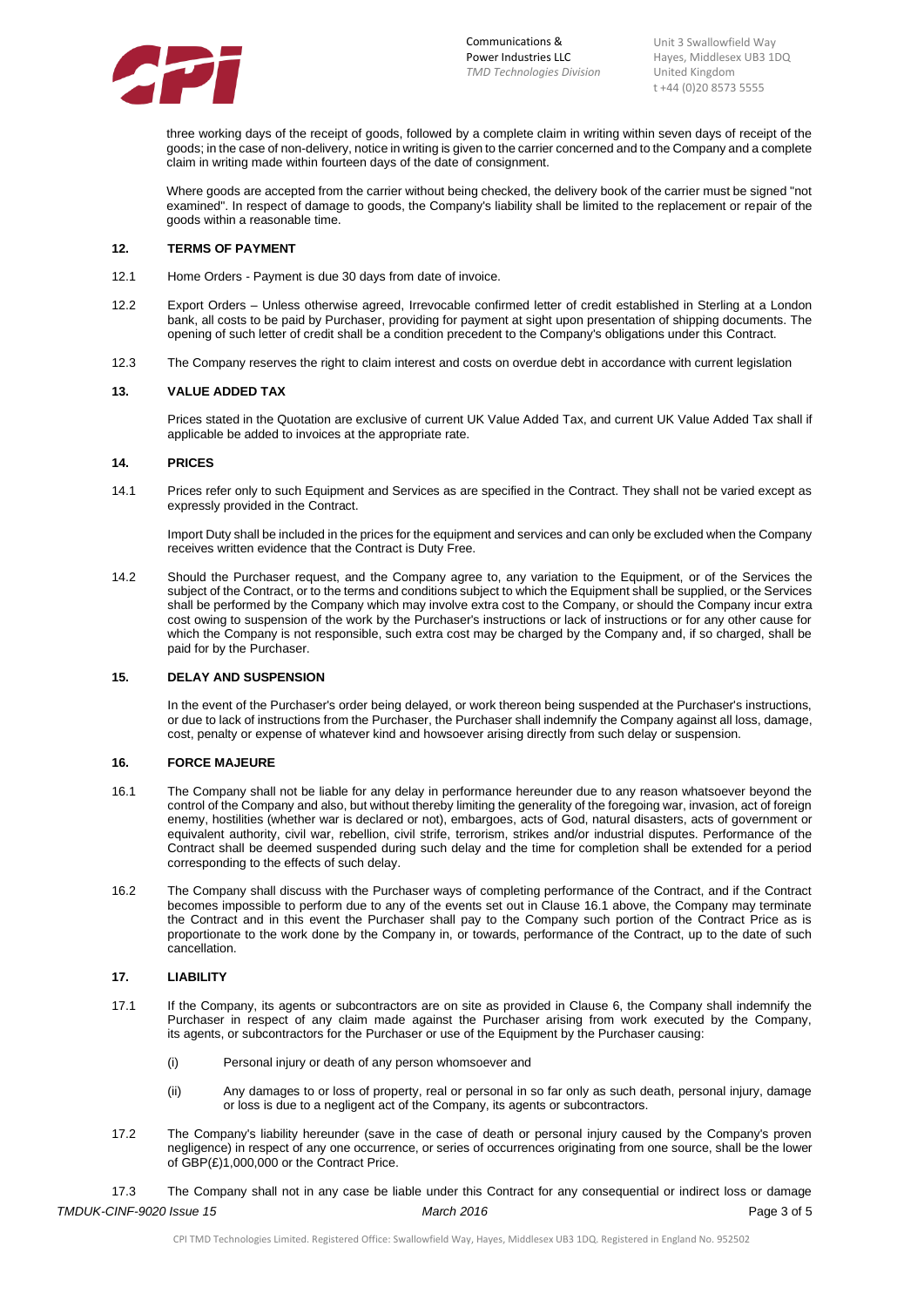

howsoever arising.

17.4 Save as set forth in this Clause, the Company shall not be liable to the Purchaser for any loss, damage, death or injury of any kind howsoever arising.

### **18. LIABILITIES UNDER WARRANTIES**

A warranty is only valid when the product is properly used under normal conditions, within published ratings, and in accordance with the Operating Instructions. If a specific warranty is given, it shall form part of the Special Conditions of Contract and applies from the time of delivery from the Company's premises. If no specific conditions are agreed in writing, the Company's General Condition of Warranty (available on request) shall apply. The Company reserves the right to repair or replace products, or parts thereof, returned under warranty, or to give pro-rata credit for the difference between the warranted hours of operation and the hours recorded at failure if a product is agreed to suffer from defective material or workmanship. If a product returned under warranty is found upon test to perform satisfactorily to the agreed specification, then the Purchaser shall be liable for any cost incurred in investigating the alleged defect as well as the return shipping charges. The Company's decision on all matters relating to alleged defects shall be final. Any warranty or remedy provided as aforesaid shall be, except with respect to implied warranties as to title, in lieu of all other conditions and warranties expressed and implied including, but not limited to, any condition or warranty for fitness for particular purposes, merchantability or usefulness, and the remedy shall be the sole remedy available to the Purchaser.

### **19. PATENTS**

The Company shall indemnify the Purchaser against all damages and costs awarded against the Purchaser by a court of competent jurisdiction in final judgement or in settlement for infringement of any patent, registered design, registered trade mark or copyright subsisting at the date of acceptance of the order in the United Kingdom, by the use or sale of such articles, but this indemnity shall not apply to any infringement which is due to the association or combination of such articles with any other article, apparatus or device not supplied by the Company. This indemnity is conditional upon the Purchaser giving to the Company prompt written notice of any claim for infringement, and permitting the Company (at its expense) to conduct any litigation or negotiations in respect thereof. The foregoing states the Company's entire liability for patent, design, trade mark and copyright infringement and the Company's liability for such infringement shall not exceed the total contract price. The Purchaser shall indemnify the Company in a like manner in respect of, and to the extent that, any infringement is due to departures from the Company's standard specifications, designs or methods resulting from any technical instructions of the Purchaser. The Company shall not be obliged to supply any articles which at any time it may consider give rise to an unacceptable risk of infringement, notwithstanding anything contained elsewhere in these conditions.

#### **20. INTELLECTUAL PROPERTY RIGHTS**

- 20.1 For the purposes of this Contract, "Intellectual Property Rights" means patents, trademarks, service marks, design rights, registered designs, applications for any of the foregoing, copyright, know-how, confidential information, software and firmware, trade or business names and other similar protected rights in any country.
- 20.2 The Company retains full ownership of all Intellectual Property Rights already made or evolved by it in preparing its quotation, or during the course of any work on any contract or order resulting therefrom.
- 20.3 The Intellectual Property Rights in all drawings, plans, designs, specifications, reports, manuals, handbooks and other documents supplied or disclosed to the Purchaser by or on behalf of the Company, and the property in the information contained therein, shall at all times remain vested in the Company, and the Purchaser shall neither disclose such documents or information to third parties, nor use them otherwise than for the operation and repair of the articles supplied under the contract, without the express written permission of the Company.

### **21. IPR AND LICENCE FOR SOFTWARE**

- 21.1 Upon Delivery of the Equipment to the Purchaser, the Purchaser shall, under the terms of this Agreement, receive a perpetual licence to use the Software and Firmware subject to the restrictions herein.
- 21.2 The Purchaser's right to use the Software and Firmware is restricted to use of the Software and Firmware in conjunction with the Equipment or otherwise in support of use of the Equipment. The Purchaser shall make no attempt to modify or decompile the Software and Firmware. The Purchaser may assign its rights to use the Software and Firmware to another buyer of the Equipment, provided that any such buyer accepts the obligations imposed upon the Purchaser hereunder mutatis mutandis.
- 21.3 In the event that the Purchaser should sell the Equipment, including the software and Firmware, to a buyer without notice as to the above licence terms and restrictions, the Purchaser shall fully indemnify the Company against any loss, damage, injury or expense resulting from any such breach of obligation, and shall provide all reasonable assistance to the Company in protecting the Company's rights as owner of the Software and Firmware.

#### **22. TERMINATION OF CONTRACT**

- 22.1 Either party may terminate this contract by giving at least 30 days written notice to the other party if they:
	- a) Commit a breach of this contract and in the case of a breach which is capable of remedy, they fail to remedy the breach within 14 days after being notified in writing, or

*TMDUK-CINF-9020 Issue 15 March 2016* Page 4 of 5